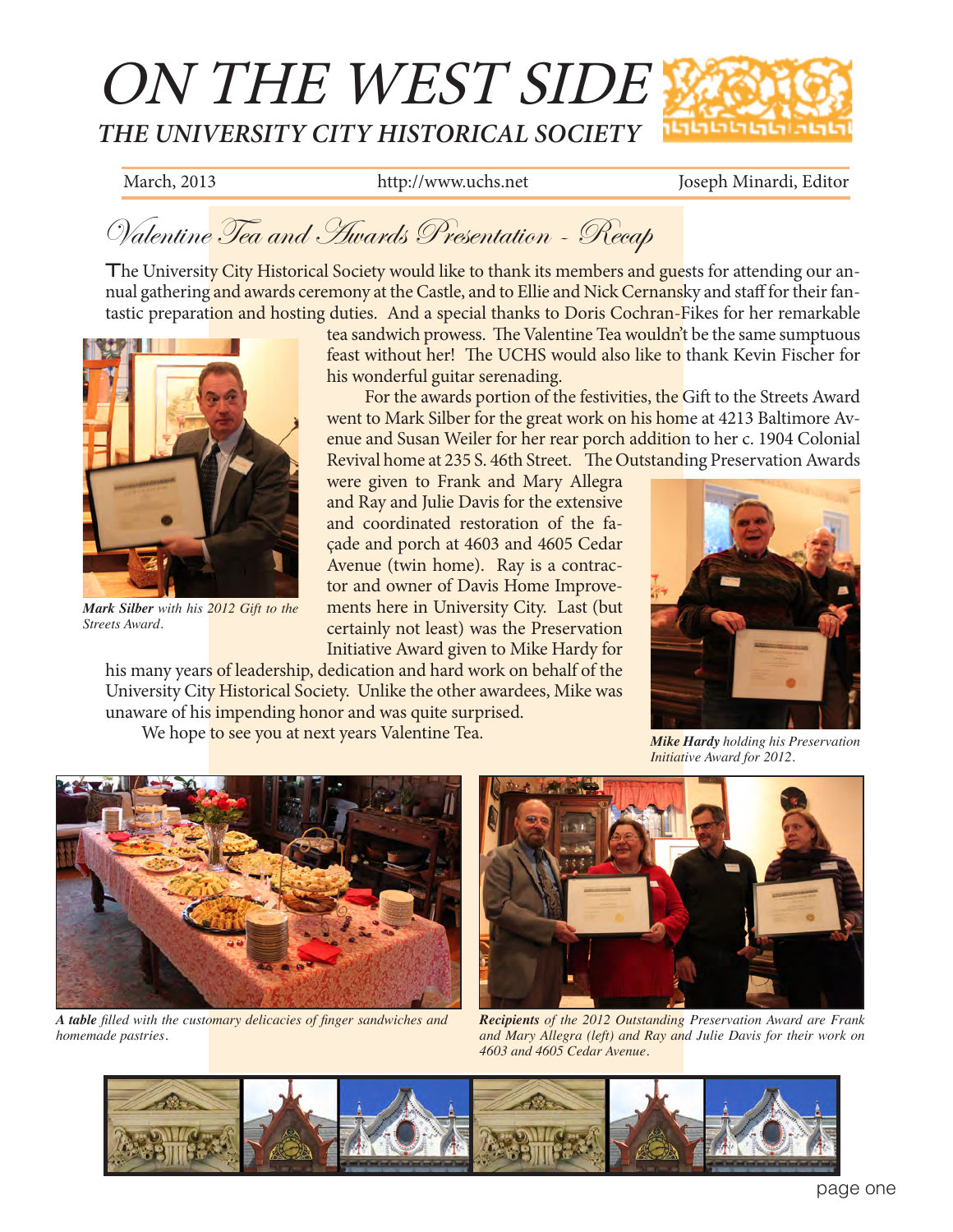The University City Historical Society acknowledges with appreciation those property owners in our district who have improved and beautified our streetscape through their thoughtful consideration of the historical and architectural heritage of our community. The University City neighborhoods that include, but are not limited to - Powelton Village, Woodland Terrace, Spruce Hill, Cedar Park, Garden Court, Squirrel Hill, and Walnut Hill - represent the full realization of a mid-to-late Victorian and Edwardian "Streetcar Suburb." The UCHS salutes these property owners for their efforts at preservation and restoration of homes and businesses so that our district will maintain it's unique character for future generations.

#### **Working Conditions in "the good old days"**

Next time you feel like complaining about your job, take a look at what 19th century office workers had to deal with! Following are a set of actual office rules posted in this country in **1872** by **Zachert U. Geiger**, proprietor of the **Mount Carriage and Wagon Works**:

- Office employees will daily sweep the floors, dust the furniture and showcases.
- Each clerk will bring in a bucket of water and a scuttle of coal for the day's business.
- Clerks will each day fill lamps, clean chimneys, trim wicks. Wash the windows once a week.
- This office will open at 7 a.m. and close at 8 p.m. daily, except on the Sabbath, when it will remain closed.
- Men employees will be given an evening off each for courting purposes, or two evenings a week, if they go regularly to church.
- Any employee who smokes Spanish cigars, uses liquor in any form, gets shaved at a barber shop, or frequents pool or public halls, will give me good reason to suspect his worth, intention, integrity, and honesty.
- Every employee should lay aside from each pay a goodly sum of his earnings for his benefits during his declining years, so that he will not become a burden upon the charity of his betters.
- The employee who has performed his labors faithfully and without fault for a period of five years... will be given an increase of **five cents per day**.

## **Save the Date The UCHS House Tour May 19, 2013, 1:00 to 5:00 p.m.**



#### **Come right in!**

**Join us on Sunday May 19th** from 1:00 to 5:00 p.m. for a fun-filled house tour of some of University City's most exquisite and interesting private homes featuring a wide variety of historic architecture. Houses chosen for the house tour have yet to be determined.

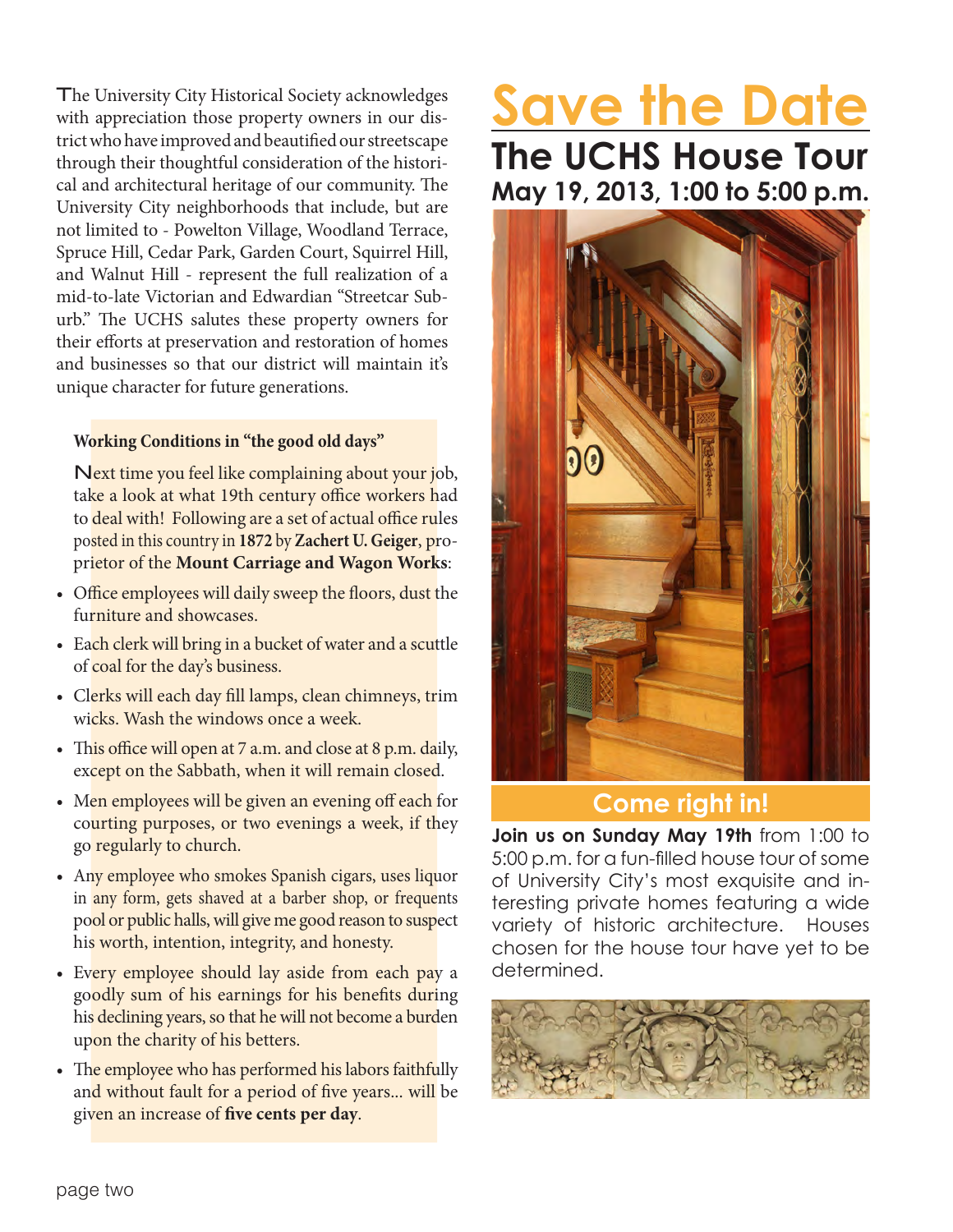#### **Century-old Elena's Soul Lounge building demolished**

The three-story home to one of Cedar Park's most popular institutions for over four years was consumed by flames at 1:00 p.m. on December 24, 2012. The resulting two-alarm fire left the structure so badly damaged that the Philadelphia Department of Licenses and Inspections had no choice to demolish the century-old building



*Cleared out lot on a bitter January day, guarded by a cyclone fence and orange cones, the site of Elena's Soul Showcase Lounge & Cafe, 4912 Baltimore Avenue with damaged business on either side. Photograph by Joseph Minardi*

A three-hour fundraiser was held for the employees of Elena's Soul on January 25th at Cedar Works (4919 Pentridge Ave.), sponsored by the Baltimore Avenue Business Association and Cedar Park Neighbors. The charred Elena's Soul building, with its distinctive two-story wooden bay window, is gone forever, but the fate of its damaged compadres is still uncertain. A violation notice was affixed to the facades stating that the owners have 30 days to repair the buildings or tear them down.

on the 4900 block of Baltimore Avenue. According to Elena's owner, Algernong Allen, the building has housed a bar since the early 1900s.

 But the tragedy didn't end with the blaze. The crew (JPC Group Inc.) hired by L&I to do the demolition of the Elena's Soul building badly damaged the two neighboring structures on either side, Gary's Nails and Cedar Park Cafe. JPC later claimed Gama Wrecking actually performed the demolition.



*Elena's Soul Restaurant, prior to the December 24th blaze. It was built of red brick which had been covered in stucco at some point. Photo from Google Maps*



*4900 block of Baltimore Avenue (in circle), 1901. Reproduced from Atlas of the City of Philadelphia, G.W. Bromley & Co., 1901.*